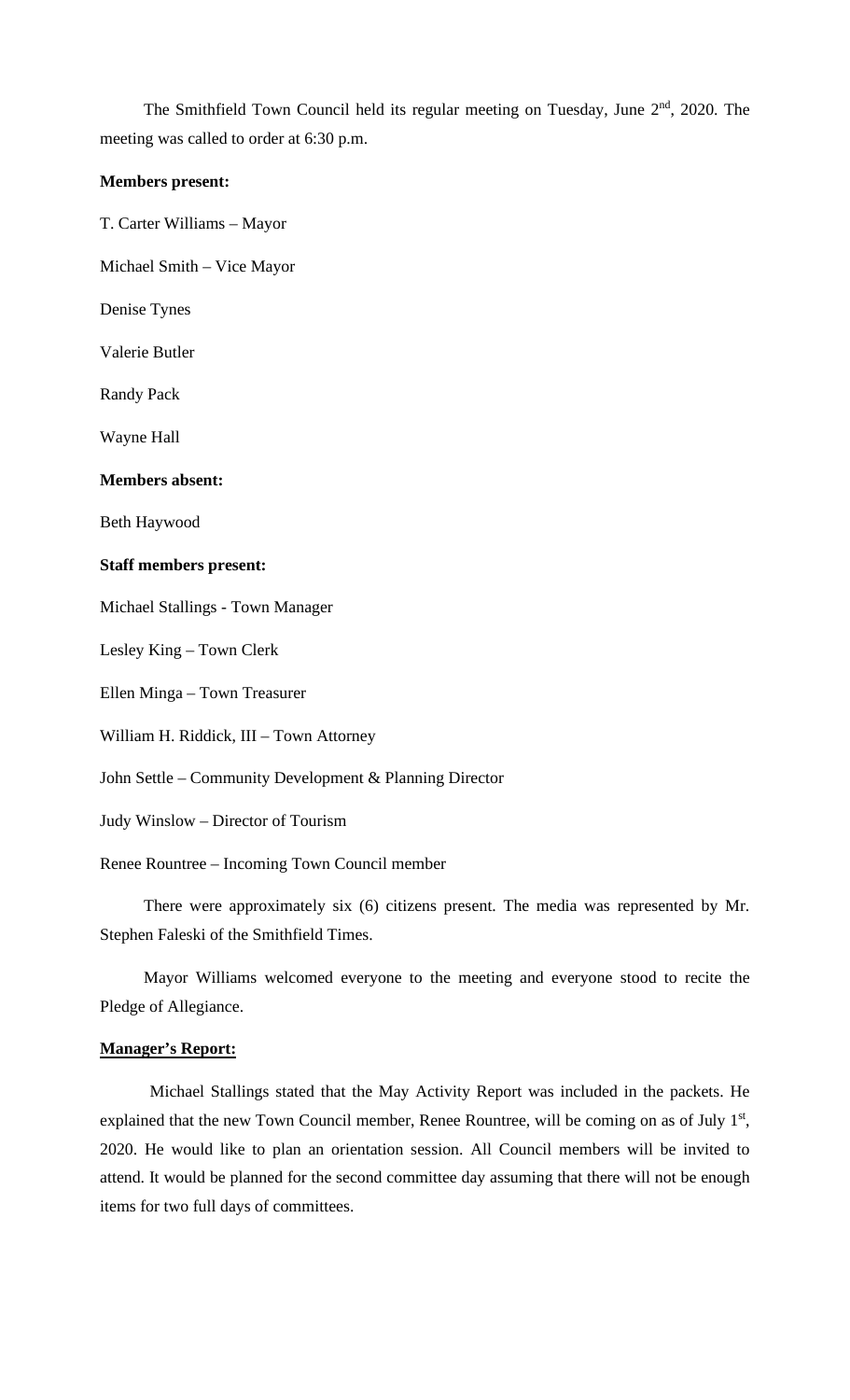#### **Upcoming Meetings and Activities**:

| June 2 - 6:30 p.m. – Town Council Meeting                           |  |  |  |
|---------------------------------------------------------------------|--|--|--|
| June 9 - 6:30 p.m. – Planning Commission                            |  |  |  |
| June 16 - 6:30 p.m. – Board of Historic and Architectural Review    |  |  |  |
| June 22 - 3:00 p.m. – Town Council Committee Meetings (Consecutive) |  |  |  |
| <b>Public Safety Committee</b>                                      |  |  |  |
| <b>Water and Sewer Committee</b>                                    |  |  |  |
| <b>Finance Committee</b>                                            |  |  |  |
| June 22 - Continued Town Council Meeting                            |  |  |  |
| June 23 - 3:00 p.m. – Town Council Committee Meetings (Consecutive) |  |  |  |
| Parks and Recreation Committee                                      |  |  |  |
| <b>Public Works Committee</b>                                       |  |  |  |
| <b>Public Buildings and Welfare Committee</b>                       |  |  |  |

#### **Public Comments:**

The public is invited to speak to Council on any matter, except scheduled public hearings. There will be a separate signup sheet for public hearings. For public comments, please use the appropriate sign-up sheet and include your preferred method of contact. Comments are limited to five (5) minutes per person. Any required response from the Town will be provided in writing following the meeting.

Mr. Joseph McCain stated that he is the owner of Fleur de Fou on Main Street in Smithfield. He explained that the restaurants and other businesses have been suffering with the pandemic. There is a huge interest to occasionally close Main Street for outdoor seating for the restaurants. It will also help the retail stores.

Mr. Scott Horne, the General Manager of the Taste of Smithfield, stated that everyone is excited to move into Phase II on Friday. He requested that some street closures be scheduled along Main Street. He wanted to request a special use permit to accommodate ABC licensing so people could walk around and create a vibe. Tourism is great but he would like to see something unique to Smithfield for locals. He believes Town residents are overlooked to efforts to capture outside tourism. There is a lot of potential business among our local citizens. He also stated that he has seen a lot of food trucks operating in the Town limits. He does not know if they are pulling permits. He is opposed to it. If the Town has a law, it should be enforced. If not, then the Town should make it easier for folks to come in and add that type of service. He wanted to go on the record that he is not opposed to having food trucks on Main Street. He believes it would add to the environment and benefit everyone. There is enough room for everyone to be successful. He would like for everyone to start thinking outside of the box instead of how it has always been done.

There were no other public comments.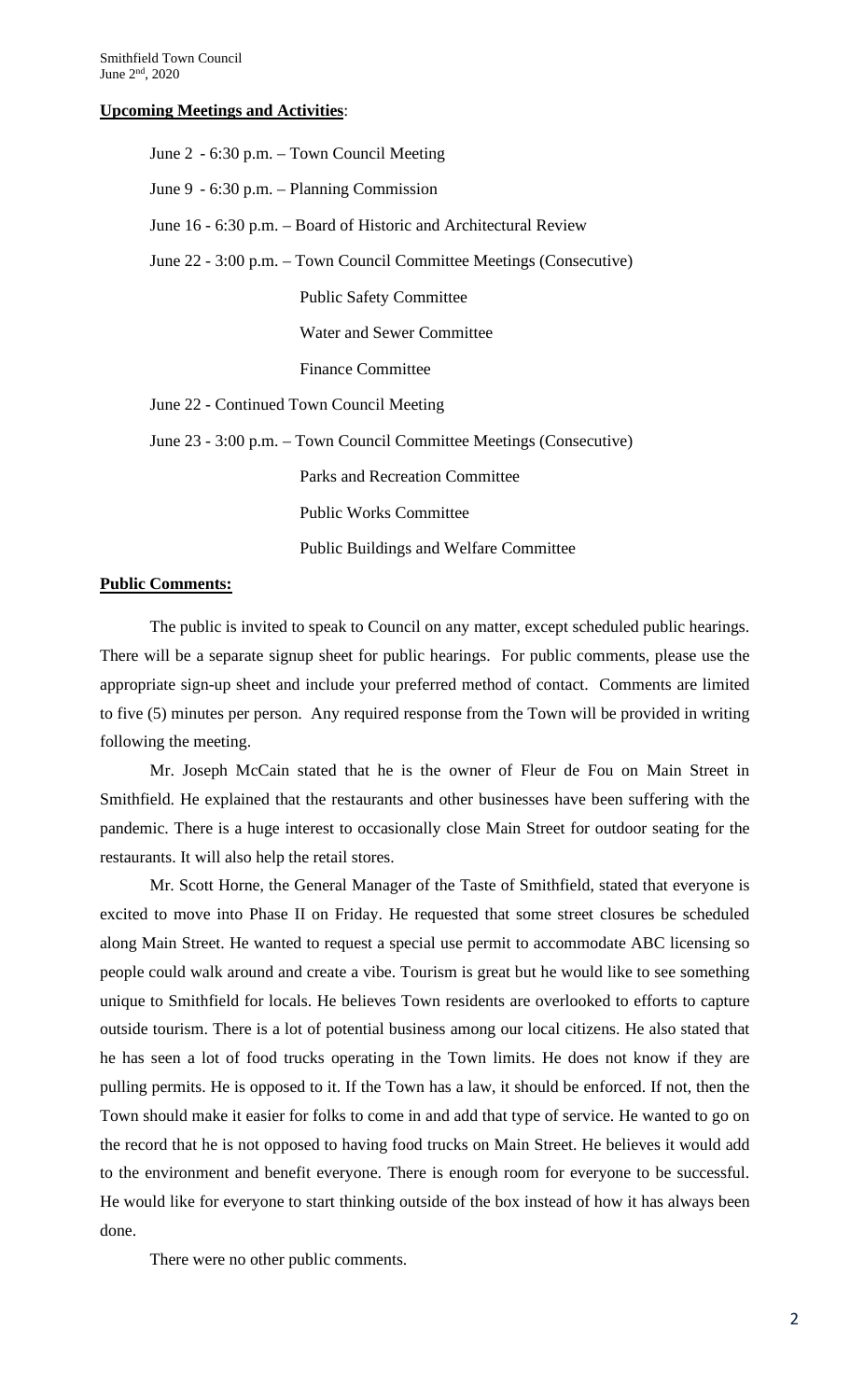Mayor Williams stated that Councilwoman Tynes brought up closing Main Street to benefit the businesses last month. He has also heard that the Main Street businesses did not want to close the street.

Mr. Horne stated that was not true.

Mayor Williams believes that it is something that needs to move forward immediately if it will benefit businesses.

The Town Attorney stated that the Council could take action immediately by adopting a resolution that authorizes the Town Manager to formulate a plan for closing the street for outdoor dining. In order to close a street, the Council must adopt a resolution.

Mayor Williams stated that it can be addressed under new business tonight.

Councilwoman Tynes spoke to Taste of Smithfield and Wharf Hill. The management at Wharf Hill said that they did not have room for outdoor dining because of the street being on a hill. The Town parking lot was mentioned as an option. The Taste of Smithfield had stated that they had some outdoor seating on the front of their building. There are many possibilities that would be fun for everyone. She believes we need to utilize the downtown area so business will not die out.

Mr. Horne stated that there are a lot of logistics to be figured out such as tables, restrooms and who is responsible for what. Would there be limits to how many tables a restaurant can use? He believes solutions can be found.

Mr. McCain reminded everyone that one of the reasons for street closures being a problem is because the police are needed as well. When VDOT closed Main Street to work on it there were only barricades. There were no police there. No one ran thru the barricades.

## **Update from the Western Tidewater Free Clinic:**

An informational update was included in the packets and can be reviewed with the minutes.

## **Council Comments:**

Mayor Williams explained that tonight's meeting would be Councilwoman Tynes' last formal meeting with Town Council. He stated it has been a pleasure to work with Councilwoman Tynes for the last twelve years. Councilwoman Tynes has shared insight and passion for the citizens of Smithfield and the surrounding area. He thanked her for her service to the Town.

Councilwoman Butler stated that she has enjoyed working with Councilwoman Tynes for the last two years. She thanked her for all the assistance she provided as a sounding board as a new Council member.

Councilman Smith stated that he started on Town Council eight years ago. Councilwoman Tynes was a big help and stepped up to the plate and volunteered to assist him. He thanked her for her encouragement and support.

Councilman Hall stated that Councilwoman Tynes supported him as well in the last two years. She has given a lot of sound information and advice. He will continue to reach out to her for guidance.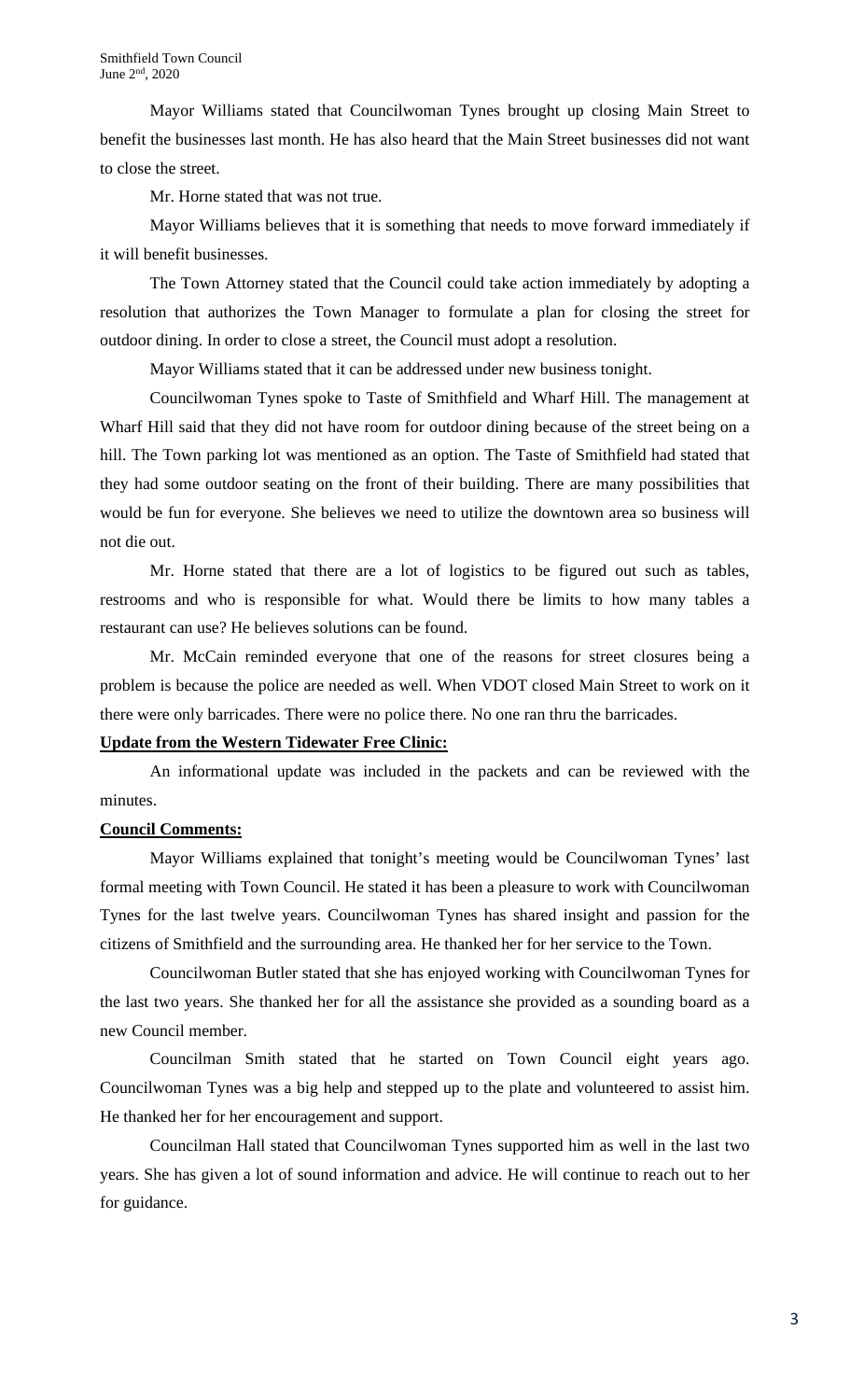Councilman Pack stated that he had never met anyone as passionate as Councilwoman Tynes working on the Council. The people that she represented in our community have been lucky to have her. He thanked her for her service to the Town Council.

Councilwoman Tynes stated that she has enjoyed all twelve years on Town Council. She will no longer be on Town Council but will continue to fight for the Smithfield community. It is her home and birthplace. She has always believed everything happens for a reason. Tonight's meeting will be her last for Town Council. She needs to slow down and take some items off her agenda. She will continue to serve on the Isle of Wight County School Board. She will also be serving on a Regional Board. She thanked her fellow Council members and the citizens of Smithfield.

## **Consent Agenda:**

### **C1. Invoices Over \$10,000 Requiring council Authorization:**

| a. Kimley Horn & Associates – Right Turn Lane      | \$30,300.41 |
|----------------------------------------------------|-------------|
| b. Tyler Technologies – Tax Implementation         | \$10,432.00 |
| c. Tyler Technologies – UB Implementation          | \$11,736.00 |
| <b>Invoices Received since Finance Committee:</b>  |             |
| d. Brown's Enterprises, LLC - WC Preservation Fund | \$27,875.00 |

e. Lewis Construction of Virginia:

Budgeted Fire Hydrant and Valve Replacement \$ 17,965.00

Councilman Pack reviewed all invoices with Town Council. He recommends approval of all invoices.

## **C2. Motion to Approve a Memorandum of Understanding (MOU) Between the Town of Smithfield and Isle of Wight County for Procurement Services:**

Councilman Pack explained that this MOU is for the County to provide hourly assistance with procurement so that the Town does not have to pay a new employee. The Finance Committee recommended this item for approval.

Councilman Smith made a motion to approve the consent agenda items as presented. Councilman Hall seconded the motion. Mayor Williams called for the vote.

On call for the vote, six members were present. Councilwoman Tynes voted aye, Councilman Hall voted aye, Councilman Pack voted aye, Councilwoman Butler voted aye, Vice Mayor Smith voted aye, and Mayor Williams voted aye. There were no votes against the motion. The motion passed.

## **Public Hearing: Special Use Permit – Expansion of Existing Use of Property – 600 Cypress Creek Parkway:**

The Community Development and Planning Director stated that the two public hearings go hand in hand. The applicant wishes to expand the primary building on the premises by approximately 2,820 square feet to accommodate and open-air pavilion. Because one (1) of the existing uses of the property is classified as a "boating, country, and/or hunt club" pursuant to Smithfield Zoning Ordinance (SZO) Section 3.C.C.29, the expansion of this use, permissible by special use permit (SUP) only, triggers an additional SUP. Additionally, the applicants are applying for a "waiver of parking and loading requirements" pursuant to SZO Section 3.C.C.26,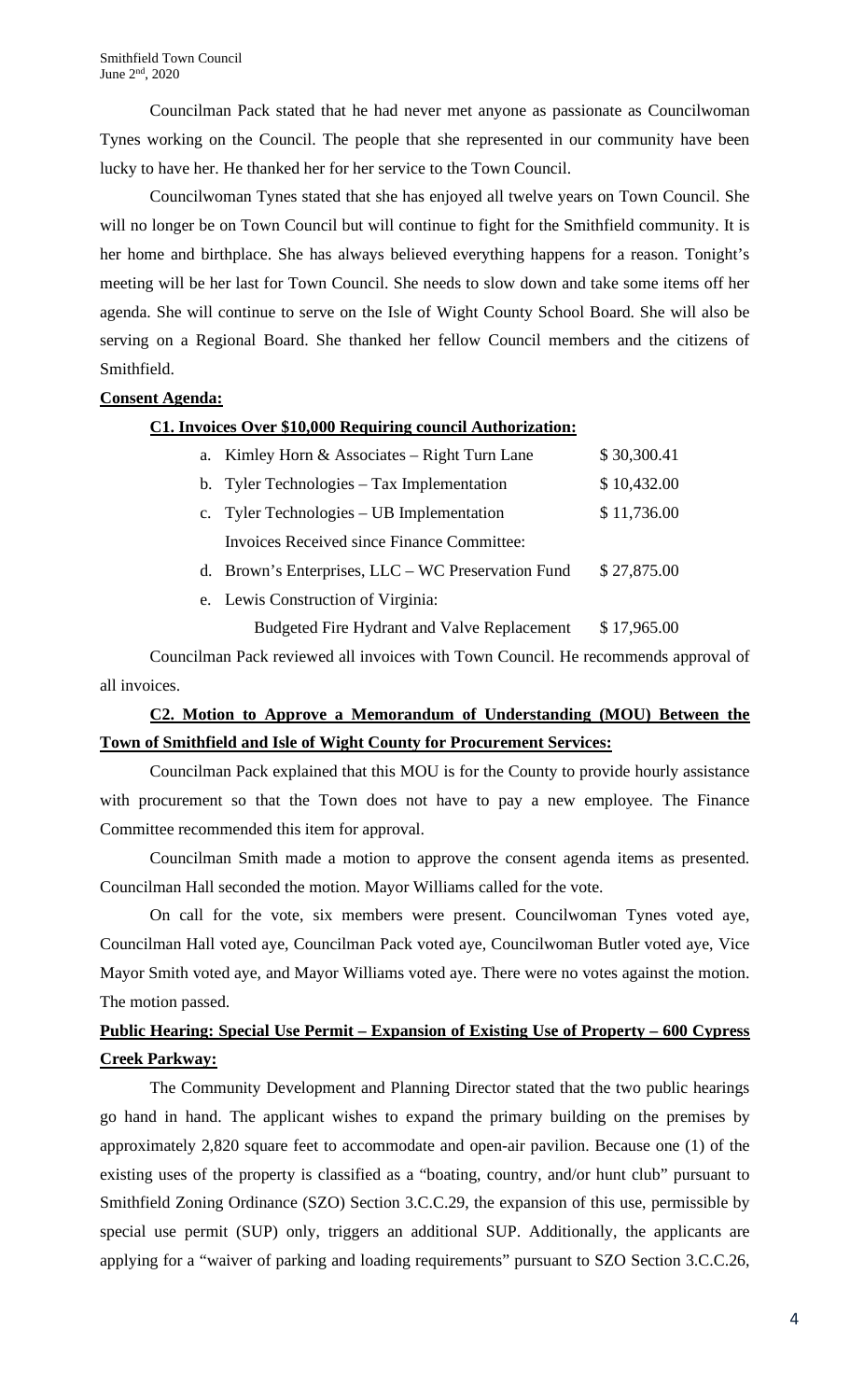which is also a SUP item. Specifically, the applicants have requested relief from the following SZO Sections:

- 8.C.2(c): The current parking standards prohibit loading spaces in front yards. Consequently, the applicants are requesting the continuance of this existing legal nonconforming feature.
- 8.D.3: Pursuant to SZO Section 8.E.25, seventy-two (72) parking spaces are required for the existing "golf course and golf driving ranges" use. Additionally, pursuant to SZO Section 8.E.40, sixty-two (62) parking spaces are required for the expanding "boating, country, and/or hunt club" use. SZO Section 8.D.3 requires that the sum of all required parking for all proposed uses on the premises constitutes the minimum number of required parking spaces for any development. The applicants are therefore requesting a waiver in the minimum number of required parking spaces from 134 to ninety-seven (97), as this is the number of parking spaces that currently exist onsite.

Because the proposed project entails an increase in the intensity of the property's use, the applicant must also endeavor to bring certain other features present on the property into compliance with the current language of the SZO. Included in the attached materials is a landscaping plan illustrating the improvements necessary to bring the property into compliance with SZO Sections 9.D.2.a, 9.D.2.b, and 9.D.3. At its Tuesday, May  $12<sup>th</sup>$ , 2020 meeting, the Planning Commission approved the applicants' site plan amendment application contingent on the Town Council's approval of the SUP. Additionally, the Planning Commission reported favorably on this application to the Town Council under the condition that the applicants submit a landscaping bond to the Town, pursuant to SZO Section 9.G. Town staff recommends approval of this application, under the condition that the applicant submit a landscaping bond to the Town, pursuant to SZO Section 9.G. He added that there has never been complaints concerning the parking situation at 600 Cypress Creek Parkway. There seems to be sufficient parking on site.

The applicant, Tom Duerig, resides at 417 Muirfield in Smithfield. He is the co-owner of the Cypress Creek Golfers and Members Club. He and his partner acquired the golf course on May  $15<sup>th</sup>$  last year. They have had reasonable success at improving the general operations in many areas; however, they discovered they have lost opportunities for tournament play due to lack of space to house a gathering after a tournament. Currently, they have a tent on the site. The tent is located away from the pro shop and bathrooms. Serving food from the restaurant is also a challenge. They have space to the left of the building that is easily accessible to the kitchen and club. It already has concrete. They would like to build a pavilion over the concrete area. It will feel like a permanent structure when it is done. It will tie into the building. The roof will be contiguous to the existing building. There will not be an increase in operations. They can only fit about 120-130 people on the golf course. Whenever they have a tournament, it cannot be larger than what the golf course can facilitate. Speaking to the parking waiver, parking needs will not increase since the golf course can only hold so many people. They will maintain the parking that they currently have which is adequate. Landscaping will be done in the islands to meet the Town ordinance requirements. They will also provide landscaping on the right-hand side of the parking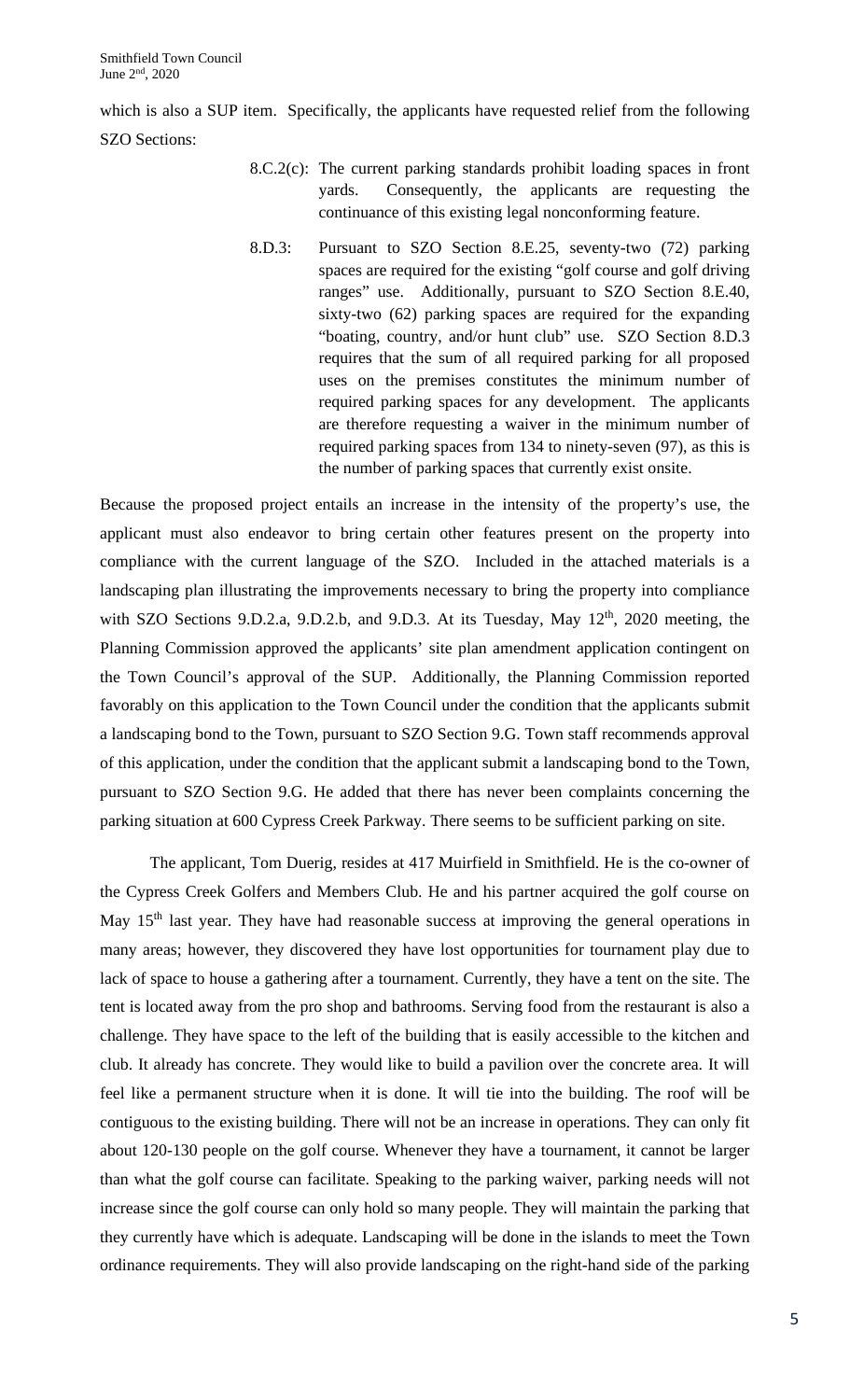lot which will buffer Cypress Creek Parkway for the residents. They plan to post whatever bonds are needed. There will be landscaping added in front of the pavilion and on the left-hand side of the pavilion. It will deter people from looking at the pavilion as an entrance to the building. They want it to only be accessible to golfers from the rear of the building or from the shop.

Mayor Williams opened the public hearing. He asked if anyone wanted to speak for or against the application. Seeing none, he closed the public hearing.

Councilman Pack asked Mr. Settle about the staff recommendation for approval with a landscaping bond.

Mr. Settle stated that the Planning Commission's recommendation was that a landscaping bond be submitted to the Town pursuant to SZO Section 9.G.

Councilman Pack made a motion to approve the Special Use Permit for expansion of the existing use of 600 Cypress Creek Parkway with the condition of a landscaping bond as recommended by staff. Vice Mayor Smith seconded the motion. Mayor Williams called for the vote.

On call for the vote, six members were present. Councilwoman Tynes voted aye, Vice Mayor Smith voted aye, Councilman Pack voted aye, Councilwoman Butler voted aye, Councilman Hall voted aye, and Mayor Williams voted aye. There were no votes against the motion. The motion passed.

## **Public Hearing: Special Use Permit – Waiver of Parking and Loading Requirements – 600 Cypress Creek Parkway:**

Mayor Williams stated that this has been discussed with the previous public hearing. Voting will be done separately. He opened the public hearing and asked if anyone would like to speak for or against this item. Hearing none, he closed the public hearing.

Councilman Pack made a motion to approve it as presented. Vice Mayor Smith seconded the motion. With no further discussion, Mayor Williams called for the vote.

On call for the vote, six members were present. Councilwoman Tynes voted aye, Vice Mayor Smith voted aye, Councilman Pack voted aye, Councilwoman Butler voted aye, Councilman Hall voted aye, and Mayor Williams voted aye. There were no votes against the motion. The motion passed.

## **Public Hearing: FY 2020/2021 Budget Presentation:**

The Town Treasurer, Ellen Minga, stated her memo was shared in the agenda packet. In summary, no real changes have been made since the last work session. Budget preparation began in December of 2019. Initially, the Town's projections indicated stability and moderate growth in tax revenues. The outlook changed significantly by March 2020 as we began to realize the impact of COVID 19 pandemic. Virginia is currently in Phase 1 of a three-phased re-opening plan meaning that recovery will be gradual and continue to affect families, businesses, and our local government during the months ahead. The recommended general budget totals \$9,992,095.00 which includes \$745,491.00 in reserve funding. A large portion of that is because of reduction in revenues during the year and finishing out the Pinewood project. The Town did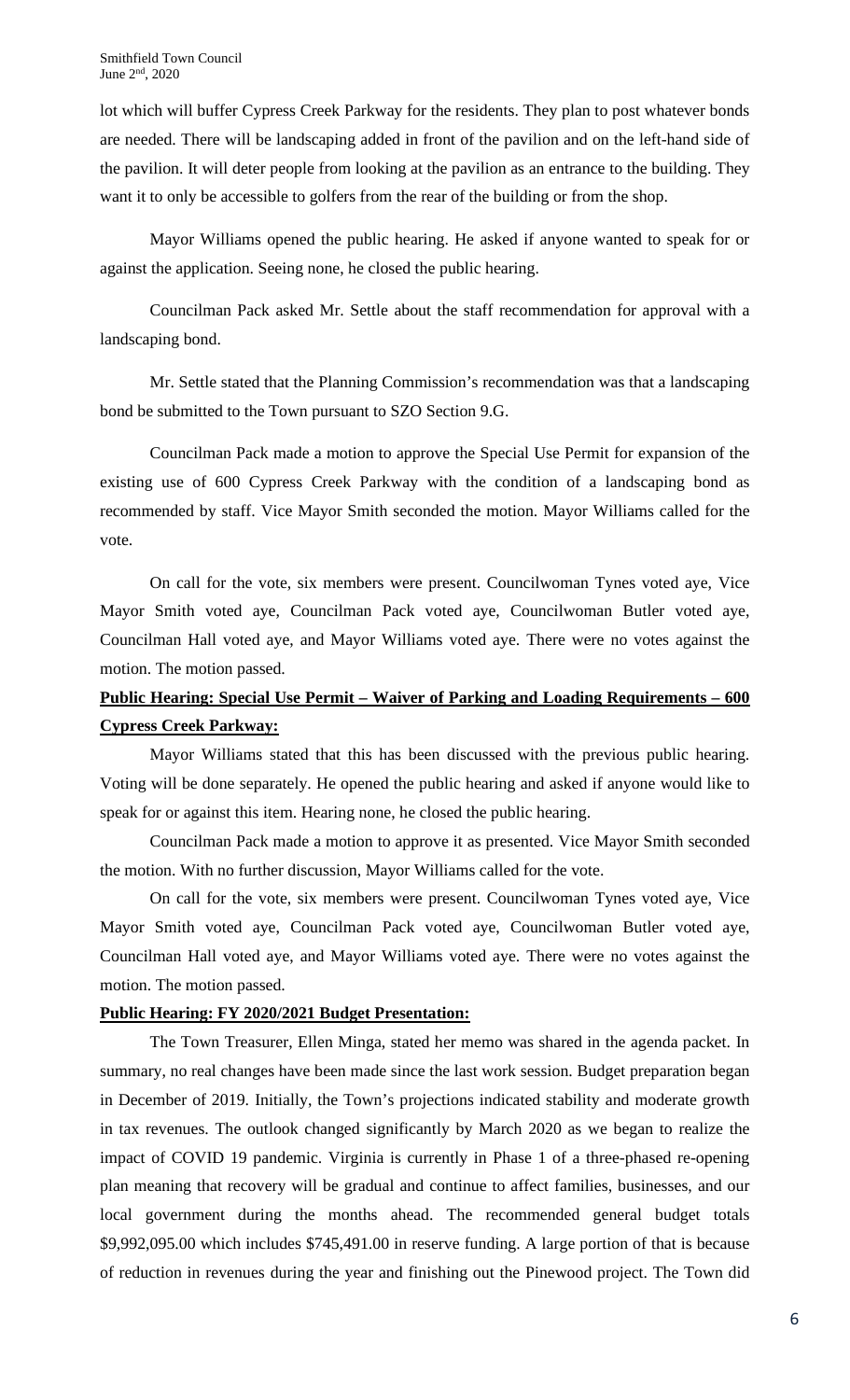not increase its tax rates; however, a monthly fee of \$9.70 per refuse stop was included to offset the cost of refuse and recycling collections. Currently, the number of refuse stops totals 3,007 and the generated revenue equals \$350,015.00. The annual charge per stop amounts to \$116.40. The Town has contacted the service provided regarding the possibility of amending our contract to eliminate recycling. The provider is agreeable to the discussion considering the market decline for recyclables. The residents and businesses would be able to contract directly with the service provider if they wish to continue the service. By eliminating recycling, the Town can reduce the monthly collection fee from \$9.70 to \$6.01 per month which would total \$72.12 per stop per year. Other budget highlights include: no salary increases, elimination of the IT Administrator position, IT handled by Isle of Wight County IT Department, Chief Deputy Treasurer and Director of Public Works positions will be funded, decrease in health insurance premiums, increase in employer portion of VRS contributions, increase in hazardous duty multiplier for sworn officers, remainder of Pinewood Heights Redevelopment Project Phase IV, two new police vehicles, additional MOU with IOW County for inspection services. Capital expenditures include: MUNIS Conversion, Community Development – Pinewood Heights Phase IV, intersection improvements at Rte. 10/S. Church St./Rte. 258, Nike Park Recreational Trail project. *See attached budget for detailed line items for all funds: General, Highway, Water, and Sewer.* 

Councilman Pack stated that the Christian Outreach Program requested \$25,000.00. The town has kept the funding flat at \$12,650.00. He explained that he would like for them to get the requested money. He asked if it might be funded out of the CARES Program.

The Town Manager stated that it could be done. The Town can make additional contributions with the CARES funds.

Mayor Williams opened the public hearing and asked if anyone would like to speak for or against the budget. Hearing none, he closed the public hearing.

The Town Attorney explained that the budget will be approved at the continued meeting. The budget will be advertised and voted on after the Committee meetings on June 22<sup>nd</sup>, 2020 at 6:00 p.m.

## **Appoint a Nominating Committee to Fill the Expiring Term on the Board of Zoning Appeals Member Mrs. Faye Seeley:**

Mayor Williams appointed Vice Mayor Smith and himself as the nominating committee.

### **Motion to Approve the Town Council Summary Minutes of May**  $5^{\underline{th}}$ **, 2020:**

The Town Attorney recommended the minutes be approved as presented.

Councilman Hall made a motion to approve the minutes as presented. Councilwoman Tynes seconded the motion. Mayor Williams called for the vote.

On call for the vote, six members were present. Councilman Hall voted aye, Vice Mayor Smith voted aye, Councilwoman Tynes voted aye, Councilwoman Butler voted aye, Councilman Pack voted aye, and Mayor Williams voted aye. There were no votes against the motion. The motion passed.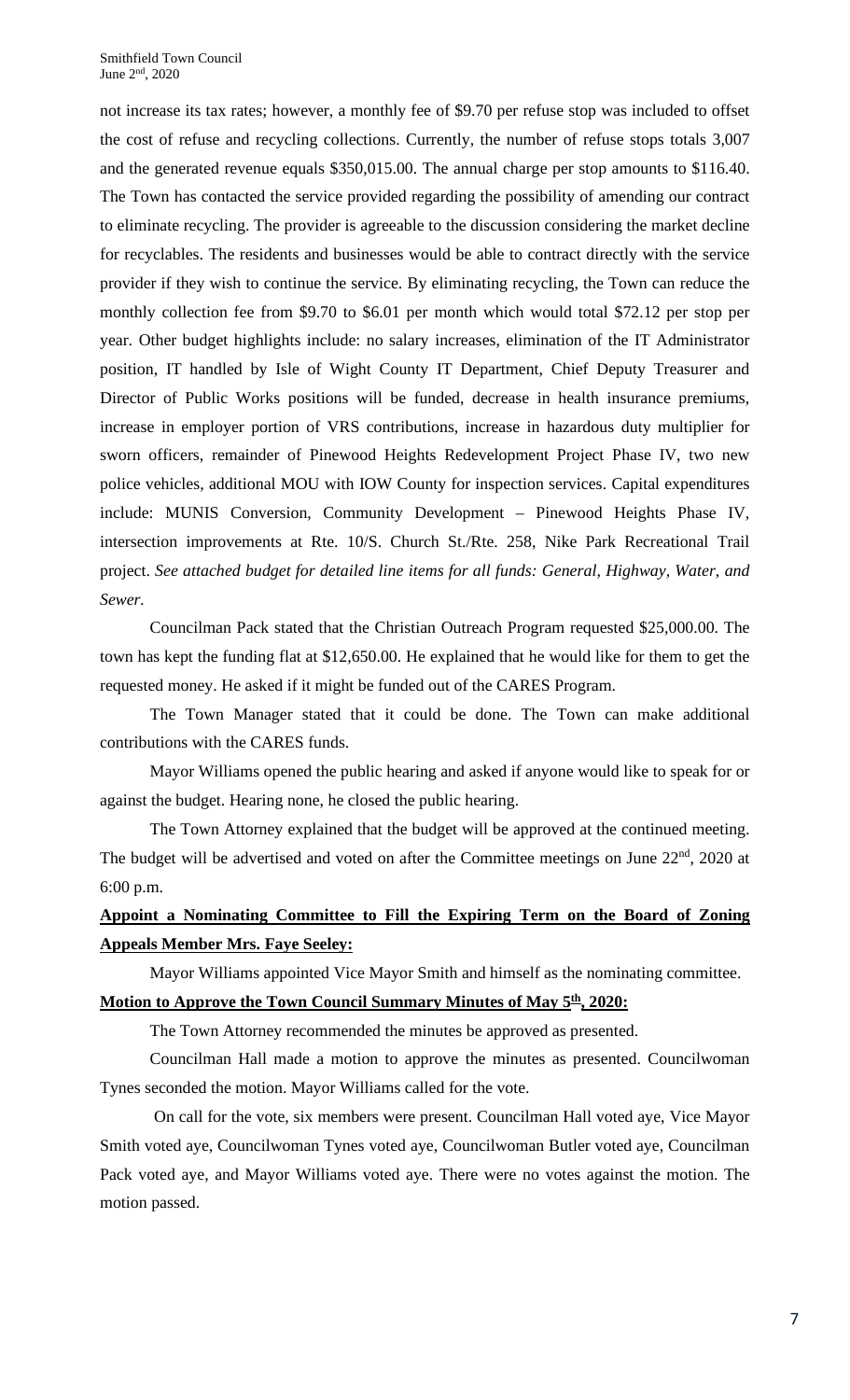### **New Business**:

# **Motion to Approve Certification Resolution Certifying the Town of Smithfield will use the Funds from the CARES Act for Appropriate Purposes and in Accordance with the Guidelines**:

Councilman Pack made a motion to approve the resolution. Councilman Tynes seconded the motion. Mayor Williams asked if there was any discussion.

Councilwoman Tynes requested that the Town consider helping the senior citizens at Covenant Place, Woods Edge, and Jersey Park. They cannot afford masks which have been mandated in public buildings. In order to keep the community safe and healthy, she asked for mask to be supplied to them with the funding. She suggested that the citizens could pick them up at Christian Outreach.

Mayor Williams asked the Town Manager to look into it. Mr. Stallings explained that all funds will come through the County. The County will have to approve anything that the funds are used for. It may be possible if the Town does it through Christian Outreach.

Councilwoman Butler explained that if masks are mandatory when citizens are visiting businesses then the Town could supply masks to the businesses.

The Town Manager explained that he spoke to the County about businesses also and they had the same reservations. He stated that he would try to find another way to work it out.

Councilwoman Butler asked if anything was determined about community testing.

The Town Manager stated that he asked the County. He explained that all requests must go through Isle of County. He has not heard back from them about community testing.

Councilwoman Butler stated that maybe it was a question for the Western Tidewater Free Clinic. Smithfield is the only locality that does not have community testing. The Town and County are part of that district.

The Town Manager stated that he would reach out to them.

With no further discussion, Mayor Williams called for the vote.

On call for the vote, six members were present. Councilwoman Butler voted aye, Vice Mayor Smith voted aye, Councilman Hall voted aye, Councilman Pack voted aye, Councilwoman Tynes voted aye, and Mayor Williams voted aye. There were no votes against the motion. The motion passed.

## **Motion to Approve Contribution of 20% from the Town of Smithfield's CARES Act Funding to be Used for the Isle Rebound Grant Program**:

The Town Manager explained that Isle of Wight County, the Town of Windsor, and the Town of Smithfield want to partner on a business grant program that would be administered through the County's Economic Development Department. The program is funded with all three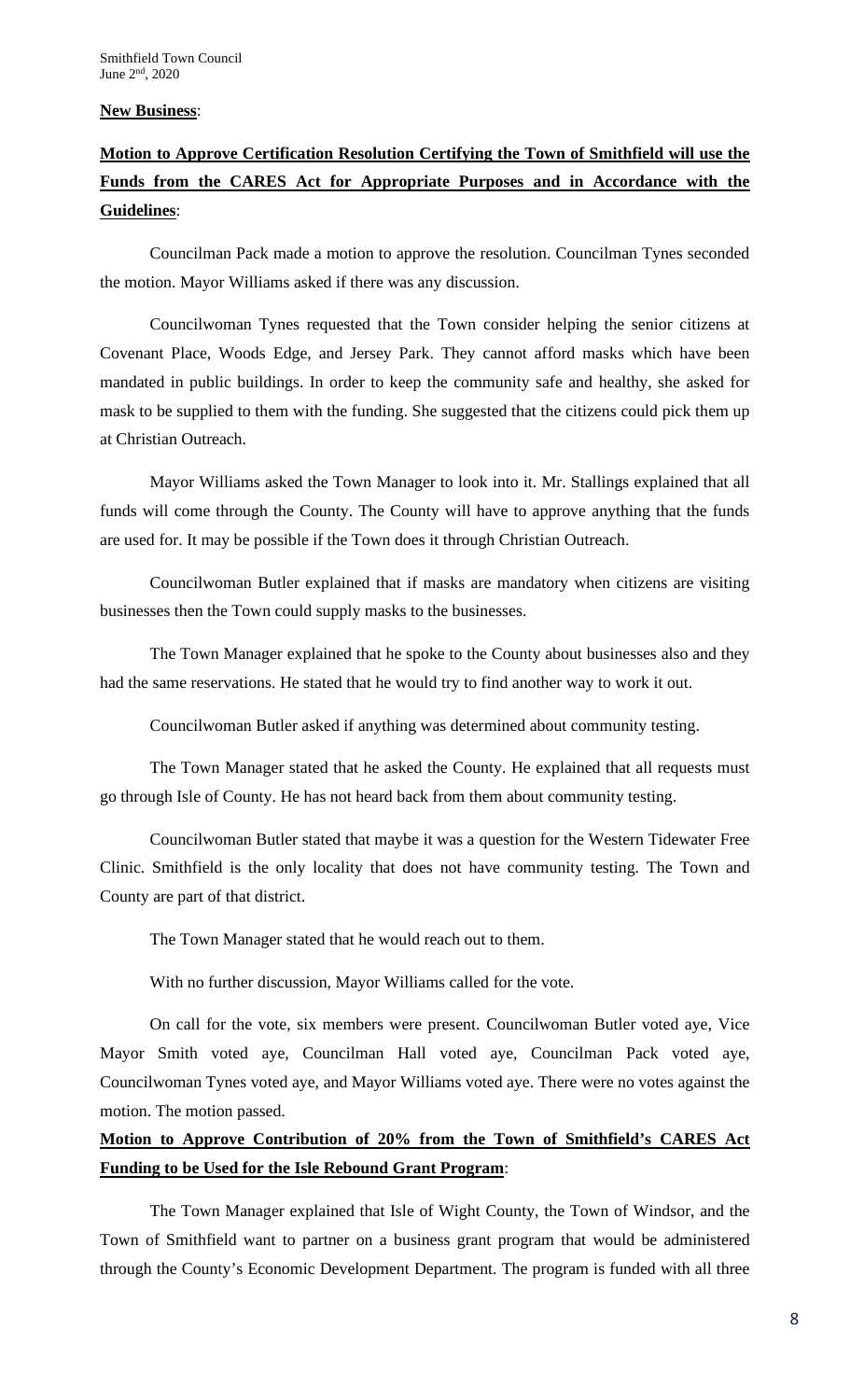entities contributing 20% of the CARES Act funds into a pot to be distributed as small business grants. The program is currently set up to do grants of \$2,000.00. There is potential for another round if funds are remaining. Once we contribute our 20%, it leaves the Town with \$648,000.00 that we can use towards items that are eligible. The County is pursuing this program. They have put out information for the application process starting on June  $5<sup>th</sup>$ , 2020. It will be a great way to help our small businesses get some financial help. The County has marketed it with the Chamber of Commerce and on their Facebook page. It is also on the Town Facebook page. The County requested the business list for Smithfield and Windsor and plan to notify the businesses.

Councilwoman Tynes made a motion to approve the 20% contribution from the Town of Smithfield's CARES Act funding to be used for the Isle Rebound Grant Program. Councilman Pack seconded the motion. With no further discussion, Mayor Williams called for the vote.

On call for the vote, six members were present. Vice Mayor Smith voted aye, Councilwoman Butler voted aye, Councilman Hall voted aye, Councilman Pack voted aye, Councilwoman Tynes voted aye, and Mayor Williams voted aye. There were no votes against the motion. The motion passed.

### **Motion to Accept Deed – 803 South Church Street**:

The Town Attorney explained that this is for a sewer easement for this property. The Town needs to get the deed recorded after Town Council accepts the deed.

Councilwoman Tynes made a motion to accept the deed for 803 South Church Street. Councilman Pack seconded the motion. There was no further discussion. Mayor Williams called for the vote.

On call for the vote, six members were present. Councilman Pack voted aye, Councilman Hall voted aye, Vice Mayor Smith voted aye, Councilwoman Butler voted aye, Councilwoman Tynes voted aye, and Mayor Williams voted aye. There were no votes against the motion. The motion passed.

# **Motion to Authorize the Closure of a Portion of Main Street to Permit Outdoor Dining from Time to Time in Accordance with a Plan to be Formulated and Implemented by the Town Manager in Consultation with Town Merchants on Dates and at Times to be Determined**:

Mayor Williams explained that this is a new business item to be discussed.

Councilman Pack asked Mr. McCain with Fleur de Fou to clarify what the merchants and restaurants are asking for and to clarify the request.

Mr. McCain stated that they were looking mainly at the 200 block of Main Street from Mason Street to Institute Street. Hayden's Lane could also be utilized.

Mr. Horne explained it would also open up the alley between Pearl's and the Taste of Smithfield for utilization. They have tried to figure out how to get the Wharf Hill Brewing Company up the hill. They also planned some guidelines. He explained that this is a "locals loving locals" concept. They would like to keep it to businesses based in Smithfield. There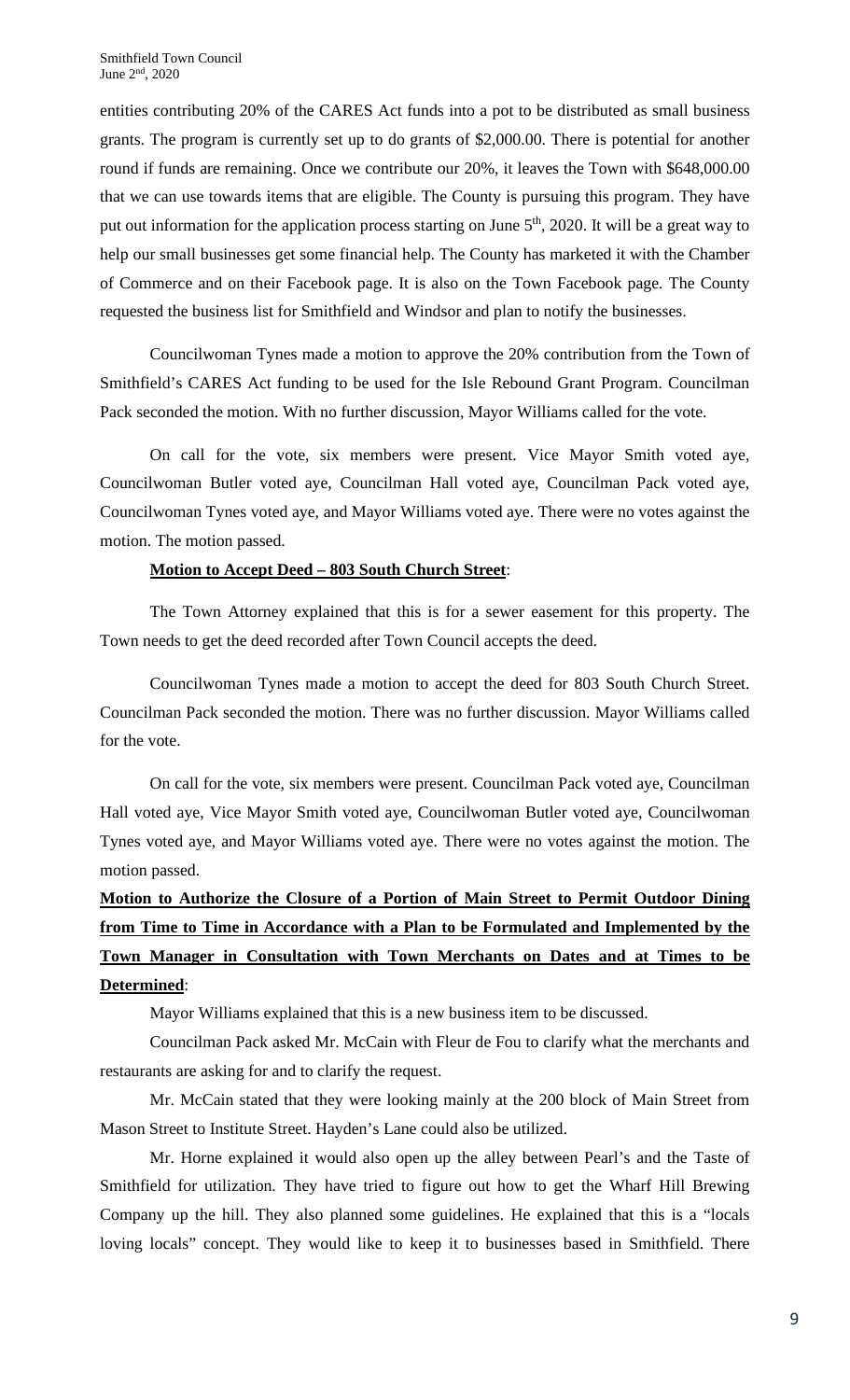would not be outside craft vendors. They want to let the Town's local retailers shine with an allinclusive local support system.

Councilwoman Butler asked if this is a request due to the pandemic or is this something they are looking to do going forward.

Mr. McCain explained that it would be for both. He believes this is an opportunity to plan for things "out of the box" for the future. There are a lot of logistics to work out and the sooner they can act the better. Weekly might be excessive but monthly right now might work. Mr. Horne came up with a good slogan "Support Local with Locals." They believe Saturdays might work from 5:00 p.m. until 9:00 p.m. The Farmer's Market happens in the daytime and would be over. They believe it would keep people here longer on Saturdays.

Mr. Horne stated that Friday nights are typically very busy nights for most of the restaurants. Saturday seems to lull after the Farmer's Market is over.

Councilman Pack stated that the request is for the 200 block of Main Street on Saturday evenings but not every Saturday.

Mr. Horne stated that if it was each Saturday there would be an opportunity to rotate businesses throughout the community into the slots. There would be a variety to keep locals coming back to see what businesses are highlighted each week.

Councilman Pack stated that it appears to be a great idea. He believes it is something to try. If it does not work, it can be changed.

Mr. Horne stated that the details can be worked out. It is businesses working together promoting Smithfield.

Mr. McCain explained that many other areas have outdoor dining. It is an opportunity for Smithfield to do the same especially with the street closure.

The Council recommended a designated Saturday each month that the locals could plan on. Times were discussed. The proposal would include all businesses not just Main Street businesses.

The Town Attorney stated that the appropriate language would be a motion to authorize the closure of a portion of Main Street to permit outdoor dining from time to time in accordance with a plan to be formulated and implemented by the Town Manager in consultation with Town merchants on dates and times to be determined. The motion can be revoked or amended as needed in the future as the details are ironed out.

Councilwoman Tynes made the motion to approve the Town Attorney's recommended motion. Councilman Hall seconded the motion. With no further discussion, Mayor Williams called for the vote.

On call for the vote, six members were present. Councilman Pack voted aye, Councilman Hall voted aye, Vice Mayor Smith voted aye, Councilwoman Butler voted aye, Councilwoman Tynes voted aye, and Mayor Williams voted aye. There were no votes against the motion. The motion passed.

Mayor Williams asked if there was any other new business.

The Town Manager asked about the CARES funding and additional money going to the Christian Outreach Project.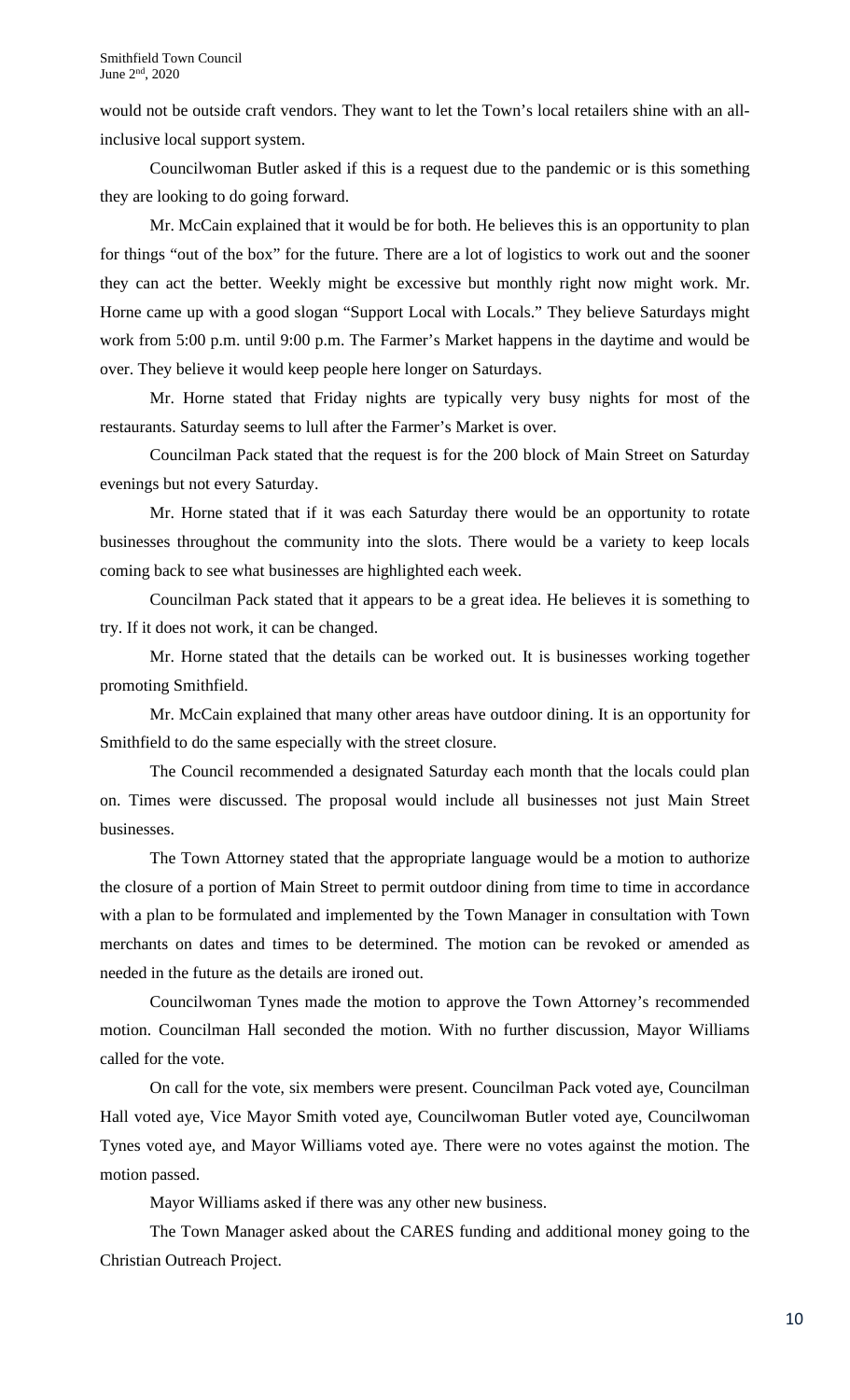Councilwoman Tynes stated that she had heard that the Western Tidewater Free Clinic was getting their own CARES funding so the Town would not have to donate.

The Town Manager stated that he was not aware of that. The County has made an additional donation to the clinic as well as Christian Outreach.

Councilman Pack explained that it is the expansion of Medicare for the clinic that Councilwoman had heard about. He had originally asked about Christian Outreach for the additional \$12,500.00 they had requested but were not getting from the Town. He believes the CARES funding could take care of the additional funds. The Western Tidewater Free Clinic does not have as much of a need at the moment due to the expansion of Medicare. He would like to fund as many requests as possible with the CARES Act.

Councilwoman Tynes requested that the Town Manager speak to the library as well.

The Town Manager will look into all requests and inform the Council at the continued meeting on June 22<sup>nd</sup>, 2020.

### **Old Business:**

There was no old business.

#### **Closed Session:**

The Town Attorney stated that the Council needed a motion to go into closed session pursuant to 2.2-3711.A-1 of the Code of Virginia.

Councilman Hall made the motion to go into closed session and Councilman Pack seconded the motion. Mayor Williams called for the vote.

On call for the vote, six members were present. Councilman Pack voted aye, Councilman Hall voted aye, Vice Mayor Smith voted aye, Councilwoman Butler voted aye, Councilwoman Tynes voted aye, and Mayor Williams voted aye. There were no votes against the motion. The motion passed.

*The Town Council went into closed session at 7:52 p.m. The Town Council returned to open session at 8:02 p.m.*

The Town Attorney stated that a motion was needed to go back into open session. Councilman Hall made the motion and Councilwoman Tynes seconded. Mayor Williams called for the vote.

On call for the vote, six members were present. Councilman Pack voted aye, Councilman Hall voted aye, Vice Mayor Smith voted aye, Councilwoman Butler voted aye, Councilwoman Tynes voted aye, and Mayor Williams voted aye. There were no votes against the motion. The motion passed.

The Town Attorney stated that a motion was needed that during the closed session there was only a discussion of personnel matters pursuant to 2.2-3711.A-1 of the Code of Virginia.

Councilman Pack made the motion and Councilman Hall seconded. Mayor Williams called for the vote.